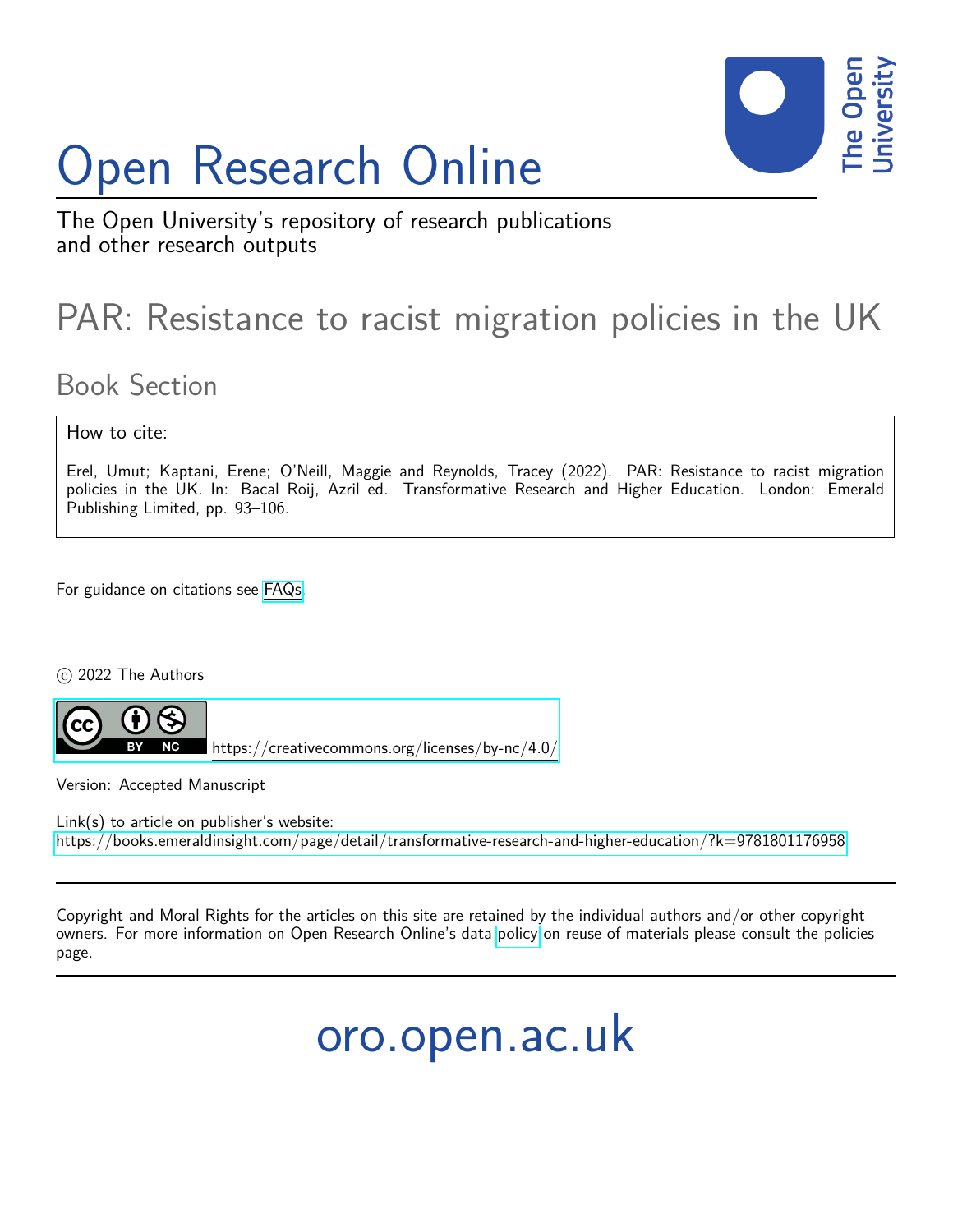#### **Chapter 4: PAR: Resistance to racist migration policies in the UK**

*Umut Erel, Erene Kaptani, Maggie O'Neill, Tracey Reynolds, School of Social Sciences and Global Studies, Faculty of Arts and Social Sciences, The Open University, UK*

#### **Abstract**

In this chapter we share research findings from our collaborative research project 'PASAR: Participatory Arts and Social Action in Research' [\(http://fass.open.ac.uk/research/projects/pasar\)](http://fass.open.ac.uk/research/projects/pasar), which combines participatory action research methods of participatory theatre and walking methods in order to understand the way in which racialized migrant women challenge their exclusion and subjugation in the context of the UK. The situation of migrant families in the UK is currently characterized by the 'hostile environment' policies. This policy 'is a sprawling web of immigration controls embedded in the heart of our public services and communities. The Government requires employers, landlords, private sector workers, NHS staff and other public servants to check a person's immigration status before they can offer them a job, housing, healthcare or other support.' (Liberty 2018:5). The currently hegemonic political discourse, views migrants as outsiders to the nation and challenges their right to access welfare. Migrant families are cast as outsiders to citizenship, challenging the social and cultural cohesion of the nation. Indeed, UK immigration policies render it difficult for migrant families to secure their social and economic reproduction. Against this backdrop, the research explores how racialized migrant families develop their subjugated knowledges to claim belonging and participate in the society they live in. In this presentation, we share the key methodological findings, challenges and benefits of working with a PAR approach for co-producing transformatory knowledge with migrant families and advocacy organizations.

In line with the aims of this book, we reflect on the transformatory potential of research and knowledge for the common good through 'alternative collaborative system of co-researchers and co-learners engaged in dialogue with civil society and social movements' (Bacal, Introduction p. 1, see also Andersen and Frandsen, this volume).

#### **PAR: RESISTANCE TO RACIST MIGRATION POLICIES IN THE UK**

#### **Introduction**

This chapter introduces a participatory arts-based research project with migrant families, reflecting on how the elements of the project contribute to a wider political project of resisting racism in the contemporary UK. The chapter argues that by working together with migrant mothers and young girls, as well as organisations that focus on the rights of migrant and Black and Minority Ethnic people, research can co-produce knowledge that challenges racist and sexist subjugation of migrant girls and mothers. This project has the potential to not only generate new knowledge and insights, but it also illustrates that participatory arts-based research can be considered challenge racist representations and generate consciousness of the injustice of contemporary UK policy of enacting a hostile climate towards migrants.

There is currently increased interest in creative and participatory approaches to research. This is in part due to the decolonial challenge to extractive and procedural research practices, which treat research participants' knowledge as 'raw material' for academics to 'interpret' and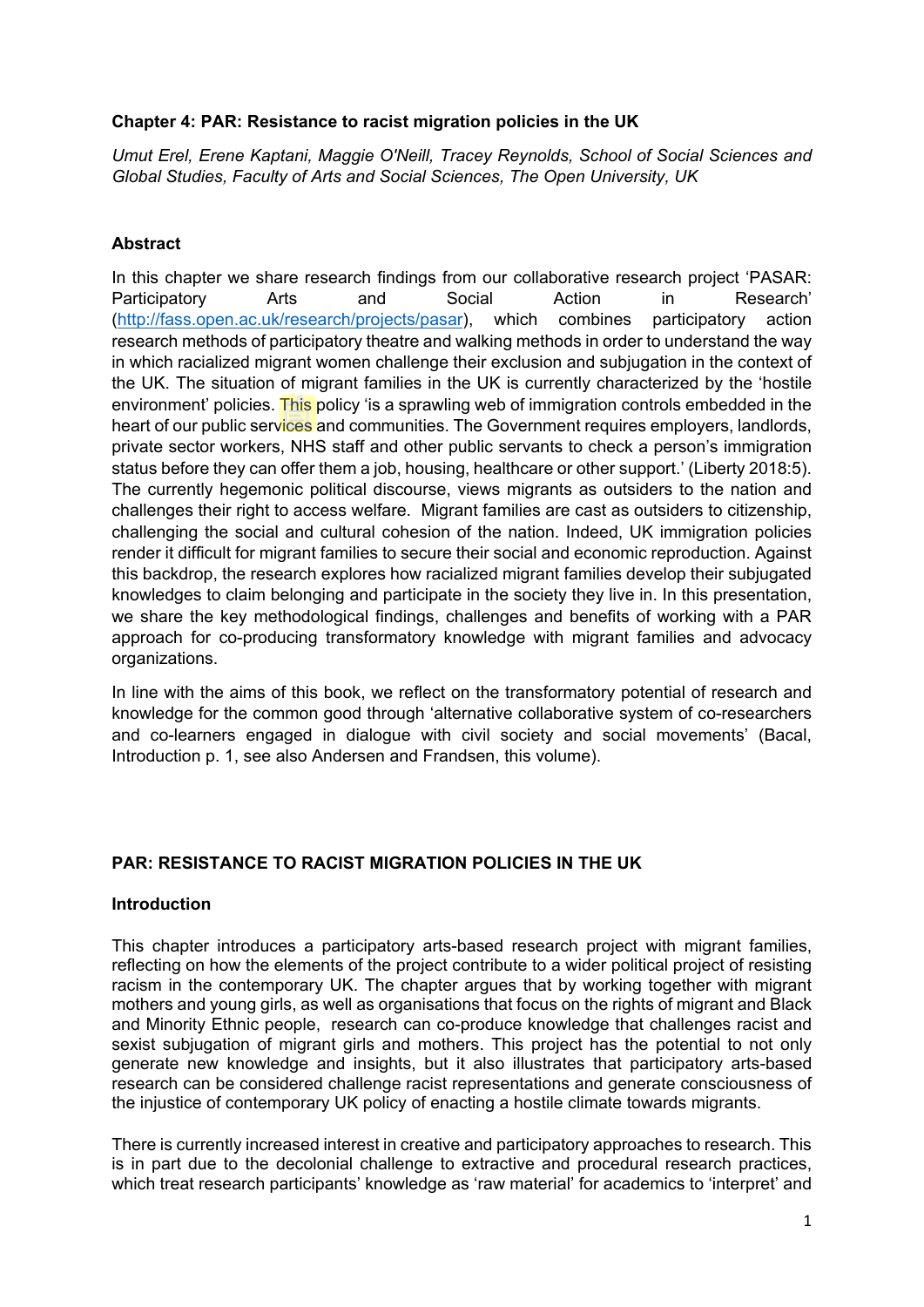add value (Tilley 2017). While such decolonial critiques have been formulated with a view to challenging the ways in which indigenous communities have been targeted by the intertwining of colonial and research projects (Smith 2012), they also more broadly challenge the ways in which academic knowledge production is tied up with colonial conceptions and interests (e.g. Bhambra 2014; Mignolo 1999). Another reason for the increasing interest in creative and participatory research approaches comes as a result of the recognition of the sensual and affective aspects of knowledge (Ahmed 2013). Furthermore, there is a need to explore how social research methods can address embodied knowledge (Kaptani and Yuval-Davis 2008; Vacchelli 2018). As creative methods are particularly apt at 'resisting binary or categorical thinking' (Kara 2015:14), these methods are also helpful for questioning and challenging the strict delineation of categories of 'researchers' and 'research participants' and the categorization of 'migrants' versus 'citizens', a key concern of our research project (Jeffery et al 2019).

We begin the chapter by describing the Participatory Arts and Social Action Research project on which we draw. Then we briefly present the arts-based methods of participatory theatre and walking used in this project to show how they can contribute to resisting racism.

#### **The Participatory Arts and Social Action Research Project**

This chapter draws on the Participatory Arts and Social Action Research project (PASA[R](http://fass.open.ac.uk/research/projects/pasar) [http://fass.open.ac.uk/research/projects/pasar\)](http://fass.open.ac.uk/research/projects/pasar), which aimed to gain a better understanding of how participatory action research approaches engage marginalised groups in research as coproducers of knowledge.

Funded by the National Centre for Research Methods/Economic and Social Research Council, PASAR combined walking methods and participatory theatre to create a space for exploring, sharing and documenting processes of belonging and place-making that are crucial to understanding and enacting citizenship. Participatory Action Research, based on the principles of inclusion, valuing all voices and action-oriented interventions (O'Neill and Webster 2005; O'Neill et al 2019). Our research is inspired by critical, collaborative approaches, including community based participatory research approaches which seek to benefit the communities they are working with through generating theories, knowledge and action collaboratively. The research itself is seen as a process of learning together (Minkler 2005), instead of viewing academic researchers as generating theories and knowledge while collaborators and partners are simply providing data. It is located within a transformative, rather than pragmatic, ethos of Participatory Action Research, which is allied with movements for social justice, following the approaches of Freire and Fals-Borda (Bacal 2018:52). As Bacal points out in the introduction to this volume (p. 3), the project aimed to produce and share useful knowledge with vulnerable communities as co-researchers and co-learners.

The project created a model for bringing together practitioners and marginalized groups to engage with each other through creative and innovative methods for researching migrant families' citizenship, specifically, arts based participatory methods of walking stories and theatre. The project developed methods and methodological knowledge of participatory theatre and walking methods. To do this, we included three strands in the project. Firstly, we employed participatory methods with migrant parents' and young people, exploring issues of intergenerational communication (strand 1). Secondly, we employed participatory methods with families affected by the No Recourse to Public Funds Policy<sup>[1](#page-2-0)</sup> (NRPF) to facilitate conversation of participants with policy-practice (strand 2). The final strand (strand 3), building upon this, developed training tools for social science research (cf. O'Neill et al. 2018).

<span id="page-2-0"></span> $1$  This policy deprives many migrants from the right to access benefits and housing support, driving them into poverty, will be discussed in more detail below.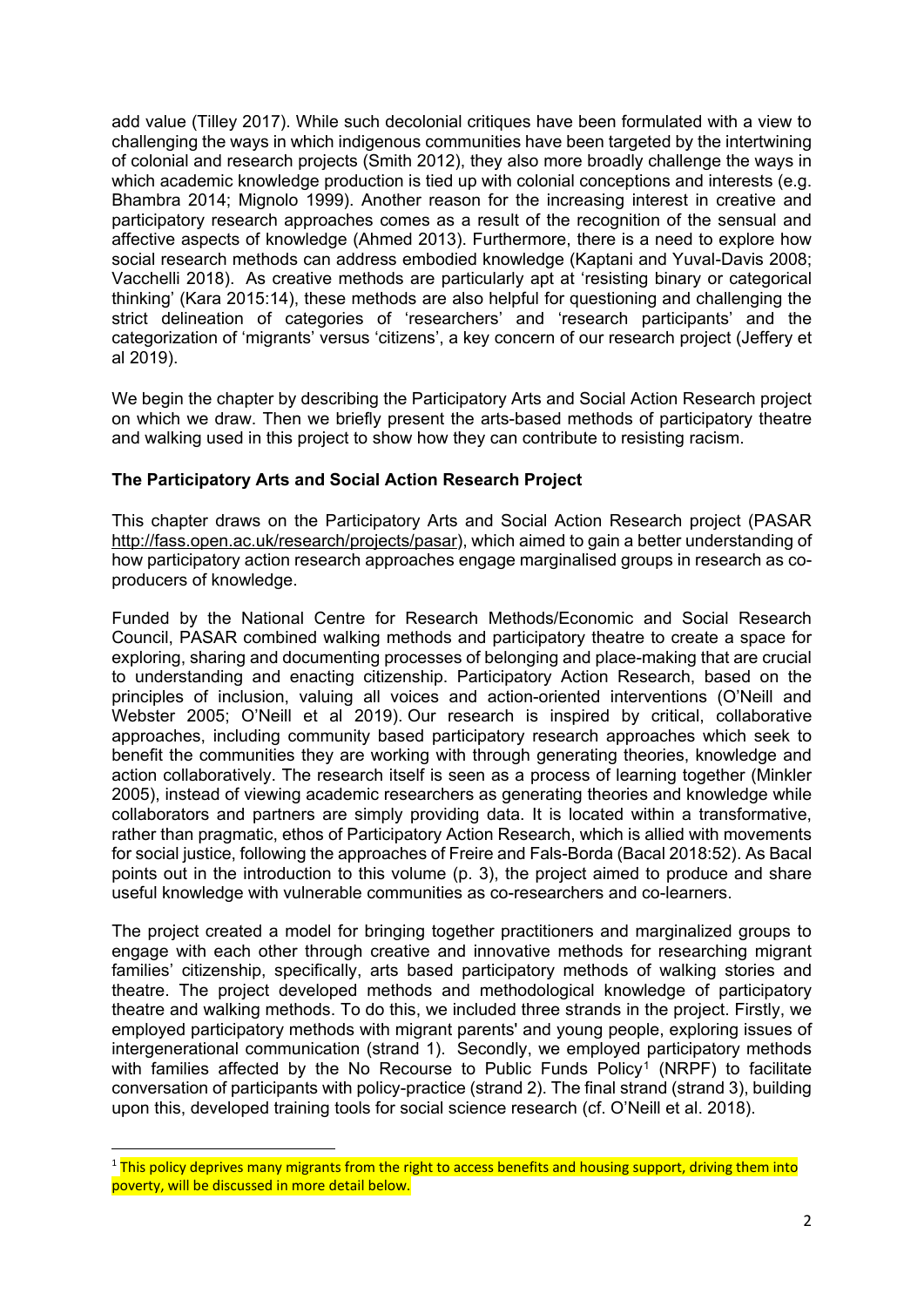For reasons of space, this chapter focuses on strand 2, where we explored how theatre and walking methods can be used to research a particular policy issue and engage with policy makers and the people affected by the policy through these creative methods. We invited migrant mothers who are affected by the No Recourse to Public Funds (NRPF) policy to explore and reflect on their experiences through theatre and walking methods. Later in the process we organized a workshop in collaboration with Runnymede Trust that brought policy makers and practitioners into dialogue with the research team and mothers with no recourse to public funds. Here the participants presented their experiences, views and reflections through a short theatre performance piece, which allowed them a degree of control over how they presented their experiences. This facilitated a more equal level of discussions with attendees, who were practitioners, such as workers in local authorities and third sector organizations and policy makers, such as a member of the House of Lords. This short performance served to highlight the detrimental effects of the policy, and to enable participants to share their personal experiences in a way that enabled dialogue with practitioners and policy makers on a more equal footing (for more detail on methods see below).

The participatory theatre aspects of the project were led by Erene Kaptani, the research fellow and experienced theatre practitioner and drama therapist, who also trained team members in the early stages of the project. The idea of collaboration was very much at the heart of this project and we discussed our approach, limitations, challenges, opportunities and pitfalls with our partner organizations who also critically engaged with the design and process of the project. We worked closely with Counterpoints Arts an arts organization promoting work by migrant artists and about migration (see: [https://counterpointsarts.org.uk\)](https://counterpointsarts.org.uk/). Film maker Marcia Chandra also accompanied the project throughout its different phases. We also worked closely with Renaisi, a family support organization (see: [https://renaisi.com](https://renaisi.com/) ) and Praxis (see: https://www.praxis.org.uk), a migrant support and advocacy organization, who were both crucial in recruiting participants and, providing advice to participants where needed.

Finally, we collaborated with Runnymede Trust, a race equality policy organization, in particular on our policy workshop involving shared dialogue with practitioners and policy makers about the project (see below for more detail) and a briefing paper (Reynolds et al 2018) for social researchers (for more detail on collaborations see O'Neill et al 2018). All of the resources produced during these collaborations, formed part of the project Toolkit (O'Neill et al 2018). We will now discuss in more detail the context in which the project took place, that is how racialized migrant families in the UK are positioned and represented.

#### **Migrant Families resisting racism**

In our research we explored the experiences of migrant women as mothers and young girls from migrant families in London, from 2016-2018. The participants in the larger project came from a range of ethnic backgrounds and had a range of migration experiences (for more detail see O'Neill et al 2019, Kaptani et al 2021). We sought in particular to understand how intersections of gender, age, racialization, mothering, and migration status shape migrants' experiences. Racialized migrant women are often not recognized as legitimately participating and socially, politically and culturally shaping the societies in which they live. Their belonging to the nation of residence is seen as tenuous, and their social positioning is that of racialized, gendered Others who are often relegated to a precarious status (Standing 2014), engaging in poorly paid and unskilled employment (Erel, 2016). Often seen as cultural outsiders to the nation, black and racialized migrant women are positioned as a potential threat to the social and cultural cohesion of the nation (Lentin 2003; Tyler 2010). They are suspected of transmitting the 'wrong' cultural and linguistic resources to their children, with migrant mothers often blamed for a supposed lack of 'integration' of their children (Reynolds et al 2018) or even their political radicalization (Ryan and Vacchelli 2013; The Times 18 January 2016).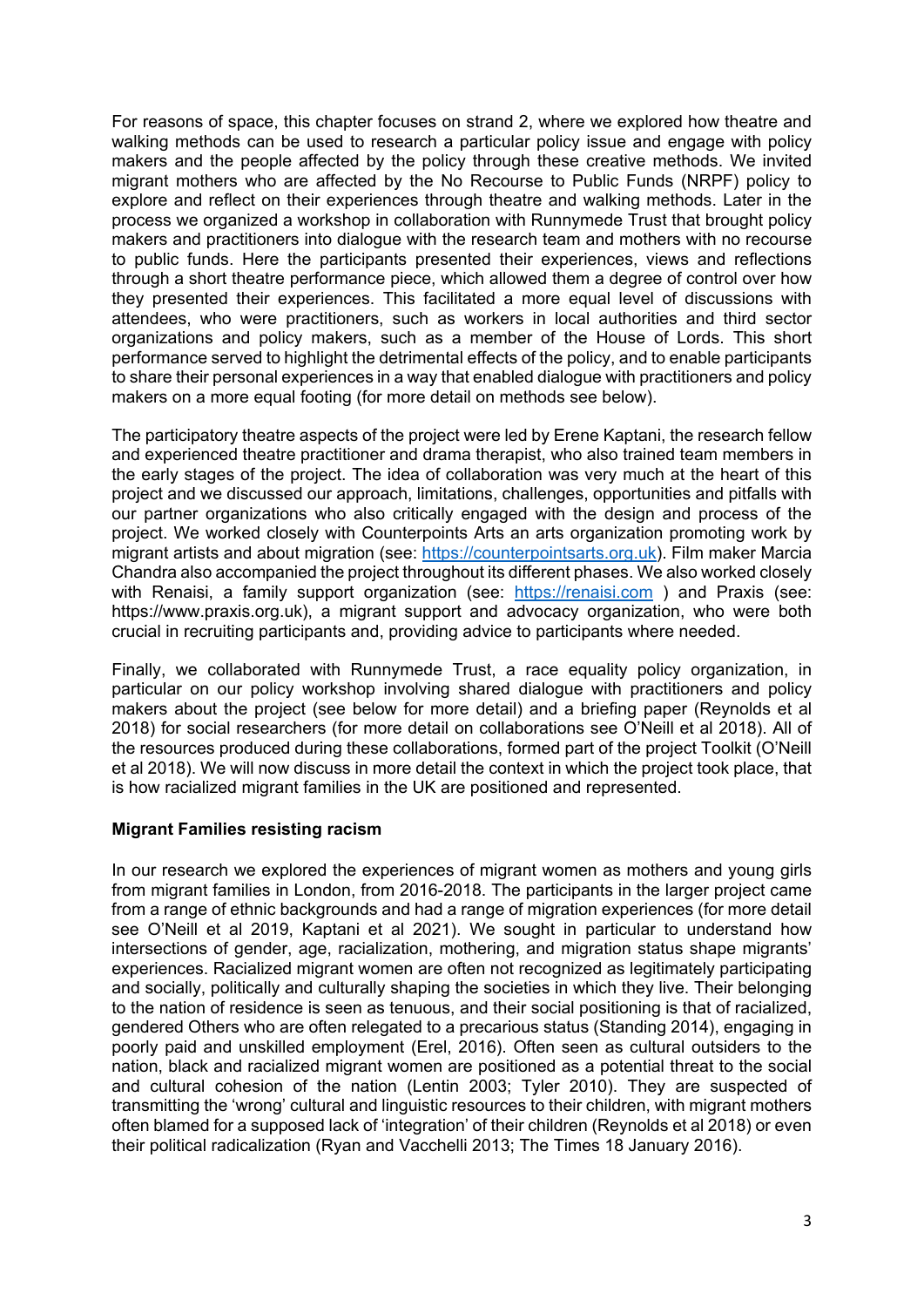While the cultural practices and resources of racialized and migrant communities are often marginalized and excluded from public representation, when racialized migrant mothers, as part of their 'kin-work', transmit such cultural resources to their children, this does not only serve to connect them with kin and family members, it is also an aspect of equipping them with the cultural identities to resist everyday racism (Reynolds et al 2018). This 'culture work', essential for resisting and challenging racism, is an important part of racialized migrant women's mothering work (Reynolds, 2005; Hill Collins 2009).

When, despite racist and exclusionary immigration regimes, migrant families live, work, and engage in community building, they claim the right to participate, reside and belong. By claiming such a right to belong and participate for themselves and their children, migrant families bring into being new understandings of who can and who cannot be part of their locality, city and nation. Furthermore, by bringing up a multi-ethnic new generation of citizens, migrant families change our understanding of who can legitimately form the social and cultural community on which the polity is based. With this participatory arts based research project, we set out to learn more about how migrant families practice, imagine, reflect on and theorize their participation and belonging.

#### **Participatory theatre and walking methods**

In this section we describe the research design and methods, in particular highlighting how participatory arts and action research methods can challenge existing knowledge on migrant families by foregrounding participants' own knowledges, which often in challenge official discourses on migrant families as problematic and potentially threatening social and cultural cohesion. By articulating their experiences in their own terms, positing which issues they would like to focus on in the theatre scenes and walks, participants shaped not only the research, but also began to share their experiences with each other, reflecting on their social positioning collectively and developing collective 'subjugated knowledges' (Foucault 1980).

For reasons of space, here we focus on one strand of the larger project where we worked with a group of 20 mothers affected by the No Recourse to Public Funds Policy. Our partner organization, Praxis, a migrant rights advice and advocacy organization helped us recruit participants [\(https://www.praxis.org.uk](https://www.praxis.org.uk/) ). We also explored how the idea of 'legislative theatre' (Boal 1998) could be used to allow those affected by the policy to voice their experiences and views of the policy to practitioners and policy makers. Boal developed the practice of legislative theatre during a period when he served as a councillor in Rio de Janeiro, he used participatory theatre to find out which issues mattered to poor and marginalized residents and how the law making process could address these issues in their interests. In our own project, of course, as researchers we have much more limited access to the legislative process. In addition, the project took place during a period when migrants' rights were under increasing attack from a government that introduced a range of policies that made access to housing, education, health care and other services more difficult for migrants, reinforcing a politics of bordering between those deemed to be 'migrants' and those deemed to be citizens with a broader range of social rights (Yuval-Davis et al 2019). That is why our work with legislative theatre focused on frstly making visible the effects of a policy on those it targets, and secondly involving the people affected by the policy into dialogue with practitioners and policy makers on the detrimental effects of that policy. This was important as the people affected by this policy have been marginalized and rendered excluded from policy debates. For that purpose, we brought two social workers into the workshop space for three sessions, allowing participants to share their experiences, critiques and frustrations with them and reflect together on how this policy pushed families into poverty and destitution. This was important as social workers constitute the front-line staff whom families with No Recourse to Public Funds encounter when applying for support. The role of the social workers is to assess whether families are eligible to receive support and to refer them for housing and other support. While the law is clear in stating that families with children should receive support from their local authority, many professionals,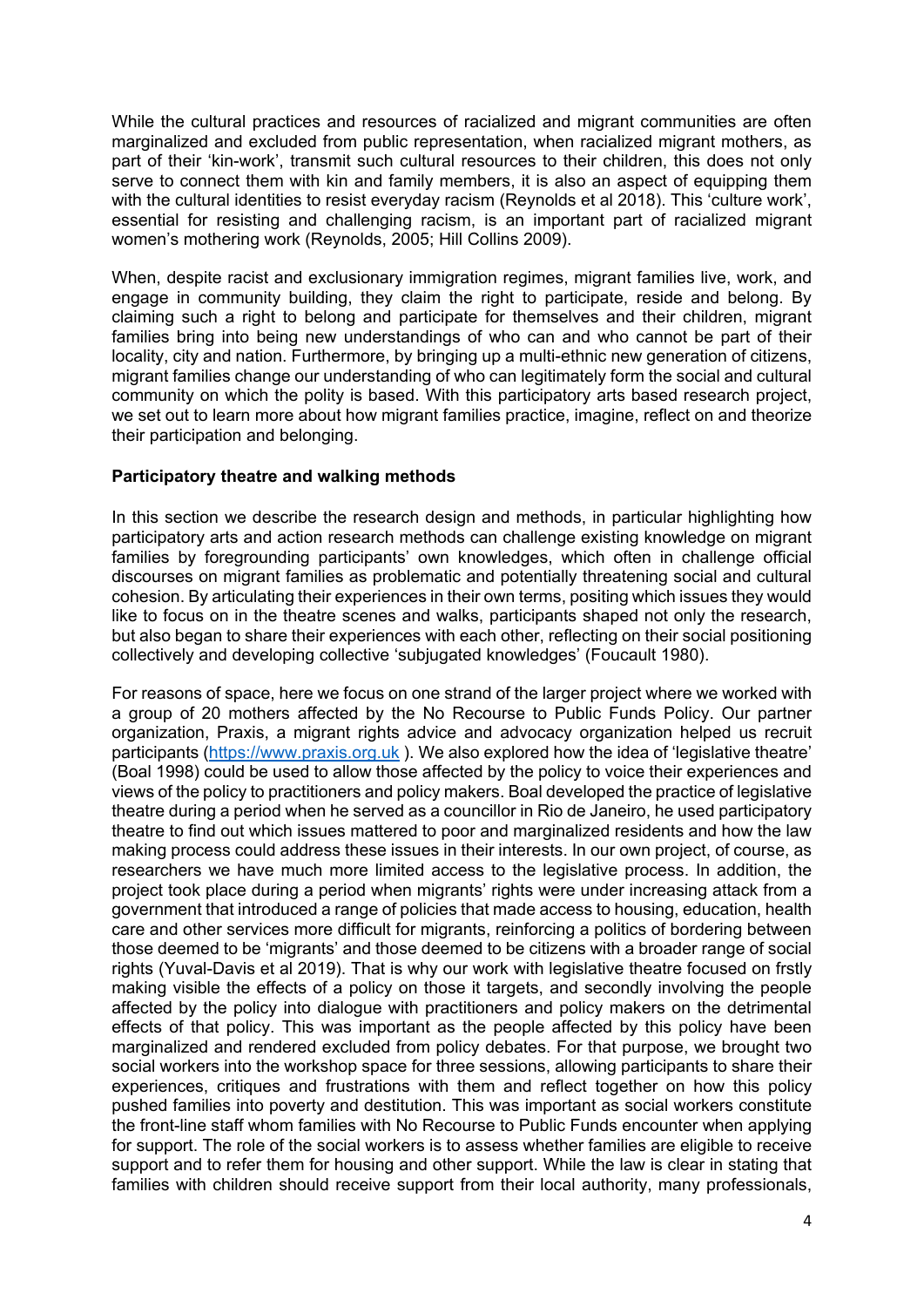including social workers try to deter families who have no recourse to public funds. This means that many families, despite being legally entitled to some minimal support because they have children, in practice take a long time to argue for this support (Flynn et al 2018, NELMA). We then produced a short play which was shown at the policy workshop to practitioners and policy makers (including social work professionals, migrant and family support organizations, race equality and children's rights organizations) and at the Houses of Parliament (facilitated by MP Kate Green the Chair of the All Party Parliamentary Group on migration)

The research workshops were based on a combination of participatory theatre (principally forum theatre) and walking methods (Kaptani and Yuval Davis 2008, Erel et al 2017, 2018, O'Neill and Roberts 2019, Reynolds et al. 2018).

Our use of participatory theatre draws on Augusto Boal's body of work on Theatre of the Oppressed (2000). Forum Theatre is one key tool of the Theatre of the Oppressed, where participants are invited to show a particular situation of oppression or a dilemma they have experienced themselves. Once they have shown this dilemma, other participants are invited to step onto the stage, replace the protagonist, and change the course of action. This can be thought of as a 'rehearsal' for social change outside of the theatre stage (Boal 2000, Ganguly 2010). Theatre of the Oppressed transforms the role of audiences, they are not any more seen as passive spectators, but instead invited to take centre stage. Boal (2000: 98) broke down the boundaries between actors and spectators, audience and the 'sacred space of the stage' to allow participants to become 'spect-actors'. This form of theatre developed as part of wider social movements and campaigns, for example, for literacy and land reform in South America. Training participants in basic theatre skills through a series of games and exercises allows them to create theatre scenes as an arena to rehearse challenging inequalities of power. Participants' interventions were about trying out different solutions and experiencing the steps necessary for social change. While interventions may not be successful in achieving the spectactors' aims fully, they can nonetheless lead to a changed situation (cf. Erel et al 2017).

With regards to walking methods, walking as a methodology helps us to understand peoples 'routes and mobilities' and that 'social relations are not enacted in situ but paced out along the ground' (Ingold and Lee 2008). As Clark and Emmel (2010) describe, walking interviews can be useful to understand how interviewees 'create, maintain and dissemble their networks, neighbourhoods, and communities'. Drawing on O'Neill (2012:74) we see walking as an arts based, *ethno-mimetic* method that forms part of a biographical research approach that enables "a deeply engaged relational way of attuning to the life of another that evokes knowing and understanding" for when "walking with another we can engage in an embodied and corporeal way and attune to the narratives and lived experiences of research participants". Taking a walk with someone can open a space for dialogue and communication in reciprocal ways because the "physical embodied process of walking, remembering, sensing  $-$  attuning  $-$  is constitutive and the relational shared process opens up a discursive space that can also be a reflective space" (O'Neill 2014:76).

These participatory arts-based methods, forum theatre and walking methods, are not only helpful in understanding the everyday lives of participants, they are also generative, so that knowledge is not simply retrieved, but constructed in collaboration between arts practitioners, researchers and participants; it is 'collaboratively made' not found (O'Neill 2008, O'Neill et al 2019; Jeffrey et al. 2019). Arts based approaches reflect 'the multidimensional, complex, dynamic, inter-subjective and contextual nature of human experience' (Cole and Knowles 2011 cited in Jeffrey et al. 2019:7; cf. Kaptani and Yuval-Davis 2008), and as such are particularly useful in challenging stereotypical racist representations of migrants.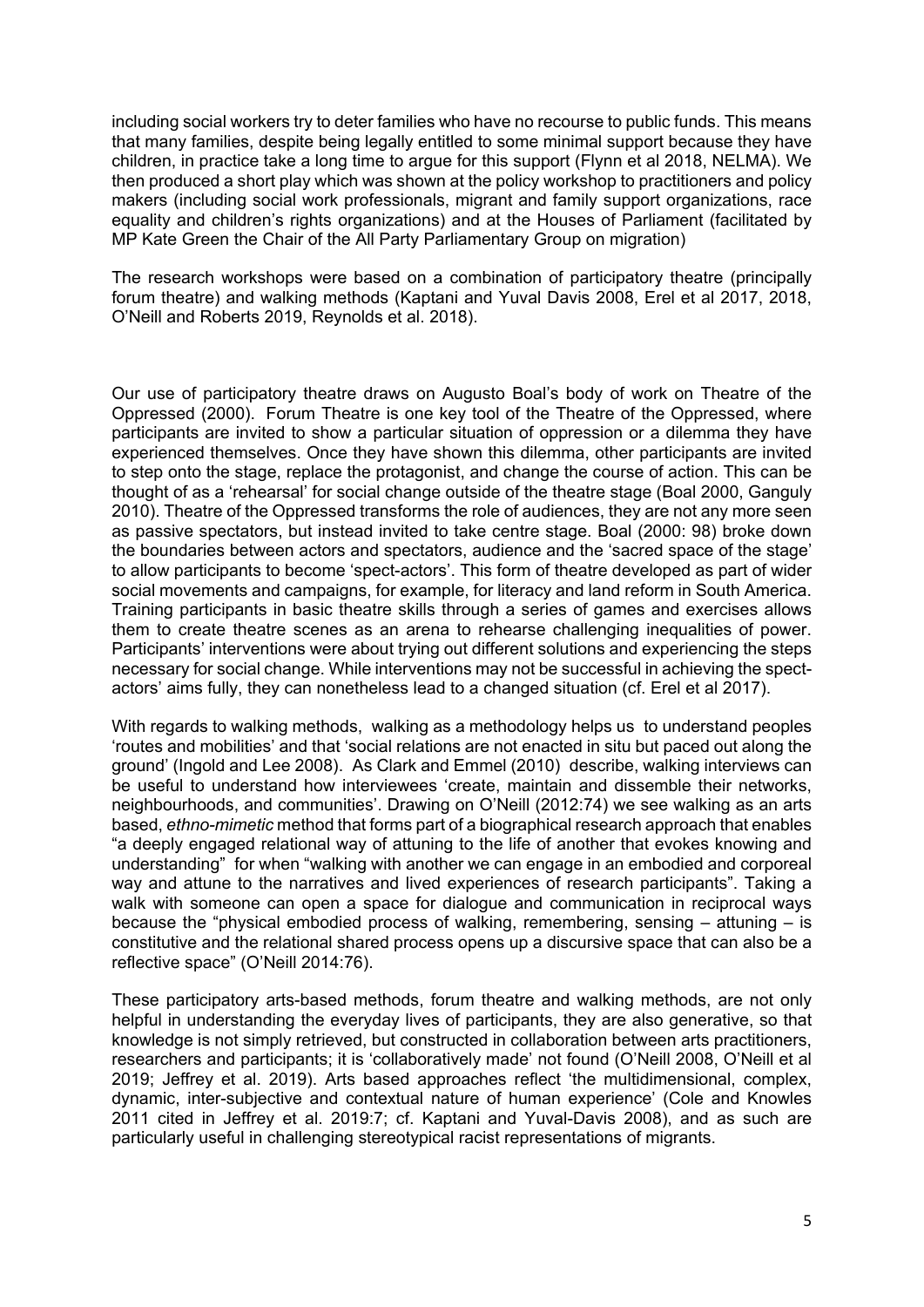Participatory theatre and walking in combination as a research method can be mobilized to reflect on shared experiences, building community and belonging. They can also lead to the articulation of collective subjugated knowledges to challenge racist representations of migrant families. Furthermore, as we will show in the following section, research using such methods within a socially transformative framework can become a way of constituting migrant families as rights claiming subjects.

#### **Migrant Families with No Recourse to Public Funds Enacting Citizenship**

The project explored how we can use participatory arts-based methods to enable a group of racialized migrant mothers to engage in dialogue with practitioners and policy makers about a policy which deeply affects their everyday lives. The No Recourse to Public Funding (NRPF) policy means that migrants subject to immigration control are not allowed to access many benefits, tax credits or housing assistance. While this policy has been effective for decades, since the introduction of hostile environment policies in 2012, it has been widened to cover all migrants deemed 'subject to immigration control'. It now applies to a wider range of different statuses, such as those on spousal or student visas, migrants with leave granted under family or private life rules, and dependents of a person with settled status, as well as those without legal residence status [\(http://www.nrpfnetwork.org.uk/information/Pages/who-has-](http://www.nrpfnetwork.org.uk/information/Pages/who-has-NRPF.aspx)[NRPF.aspx](http://www.nrpfnetwork.org.uk/information/Pages/who-has-NRPF.aspx) ). This policy is based on a racist system of immigration controls, defining migrants as outsiders who should not be entitled to social rights and has the effect of pushing racialized migrant families into poverty and destitution.

Migrant families often become aware that they are subject to the NRPF policy when they encounter a crisis situation, such as family breakdown, unemployment, health issues or housing problems. At that point, they approach social services for support only to learn that, due to this policy, they are not able to access support such as social housing or social security.

As a consequence, they often find themselves pushed to the margins of society as a result of poverty and racism. Many of these migrant families include young children, who are among the most vulnerable people affected by this policy. While the policy foresees some exceptional support to families with children – those without children are excluded from any public support – local authorities and social services providers often make it extremely difficult for these migrant families to substantively claim these rights (Flynn et al 2018, NELMA).

These precarious circumstances can make it very difficult for migrants to participate in reflection and critique of this policy, because all of their energies are focused on day-to-day survival. In our research project, we used the arts-based participatory methods to work with a group of migrant mothers affected by the NRPF policy to enable their collective voice to be heard. These methods were important as they allowed the women to share their experiences with each other and the research team, to develop collective knowledge, overcome stigma, and articulate a critique of the policy's detrimental effects. Together we developed short theatre scenes shared at a workshop with policy makers and practitioners. The theatre methods allowed the women to be actors, directors and story tellers, who could imagine and try out social interventions, rather than simply showcasing their vulnerabilities as a result of this dehumanising policy.

We developed a short theatre scene, which gave rise to discussion with workshop participants from public and voluntary sector organizations and activists, which is documented in a short video (Performance by the Mothers with No Recourse to Public Funds Group[,](http://fass.open.ac.uk/research/projects/pasar/videos/policy-day) [http://fass.open.ac.uk/research/projects/pasar/videos/policy-day\)](http://fass.open.ac.uk/research/projects/pasar/videos/policy-day). The theatre scene is based on Elaine's experience, but was further elaborated to articulate the collective experiences of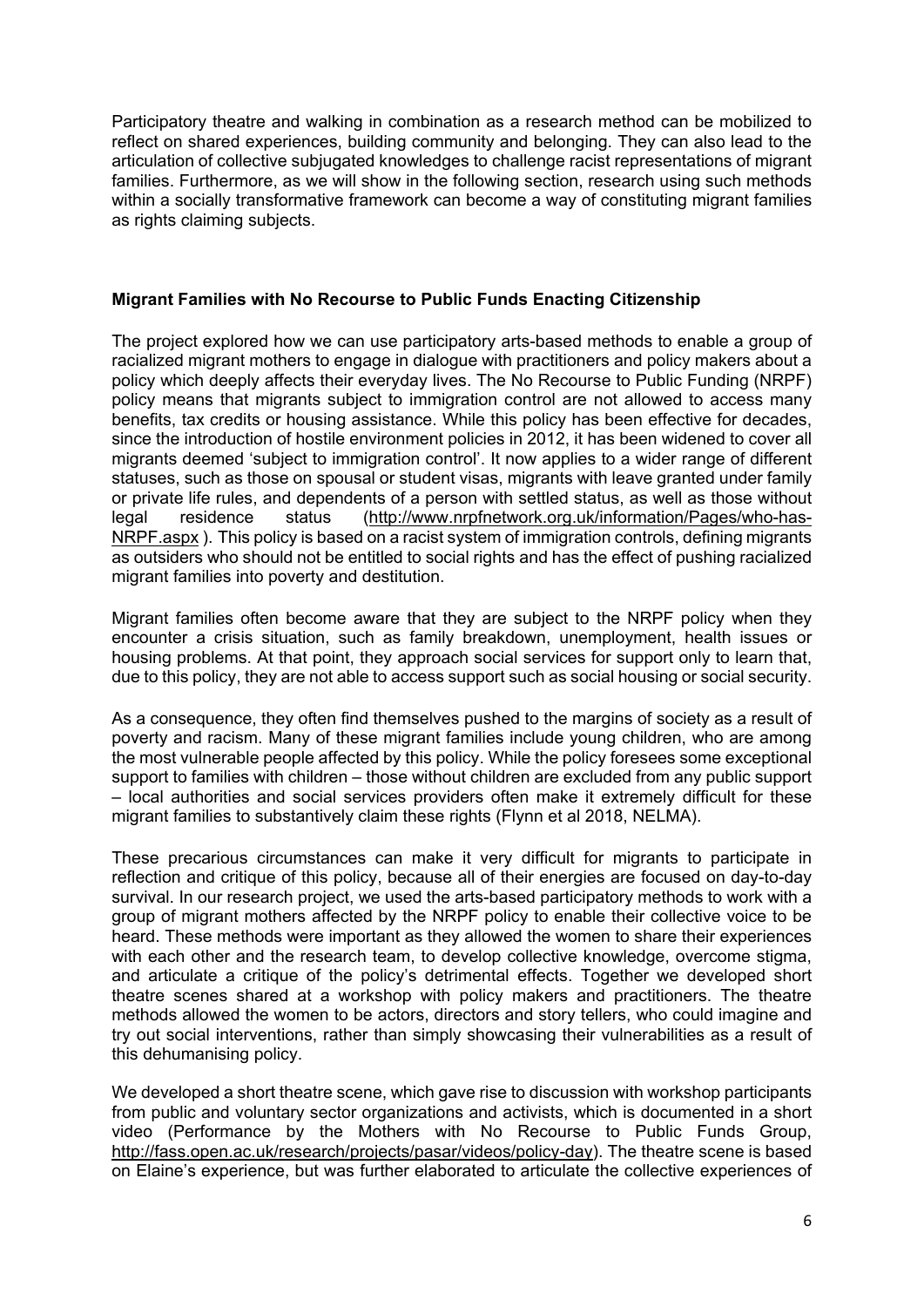participants. Elaine had been working for many years for a large supermarket. As the Home Office required her to sign into the Immigration Reporting Centre, she needed to take time off every two weeks to do so. Her manager used his knowledge of her vulnerability to bully her and change her onto an unfavourable shift work pattern: from midnight to four o'clock in the morning, even though she had just had a baby. When she approached her union representative, they were not supportive, but instead, told her she should be glad to have a job at all as an immigrant! Her fellow workers also stigmatised her as a supposedly 'illegal immigrant' and she eventually lost her job. As her husband was unable to work for health reasons, she was not able to pay rent and subsequently the family, including her six-year-old son, had to live in houses of friends and acquaintances, surviving on their monetary support for four years. Elaine's experience shows how racism, anti-immigration policies and austerity exacerbate the effects of racialized migration policies to render it increasingly difficult for migrant families to bring up their children in dignity (Erel 2018).

Theresa, another of the mothers who shared her experiences of this policy, has lived and worked in the UK for 20 years and, like all the women in our project who were either born in the Caribbean or West African nations, she expressed strong links with UK because of colonial ties. Theresa's landlord increased her rent to a level she could not afford to pay on her low income as a care worker on a zero-hours contracts. When she was consequently evicted, she approached the council for accommodation only to learn she was subject to NRPF. The council therefore refused to help her, instead sending her on a circuitous route to a range of other organizations. When finally she approached our partner organization, Praxis, she was able to successfully claim her right to temporary accommodation because, despite its claims to the contrary, the local authority has a duty under section 17 of the Children's Act to prevent children from becoming destitute. However, this did not address Theresa's needs, as the accommodation was unsuitable. Along with her three children she was housed in a one bedroom flat, where she had to sleep in the kitchen due to lack of space. Furthermore, this accommodation was located in a different London borough from where Theresa had previously lived. As we learned, it is an increasingly common practice for local authorities to house families affected by NRPF out of borough (Flynn et al 2018). For Theresa, this meant she had to travel for over an hour to her youngest son's school.

Despite the increasing number of families affected by the NRPF policy, there is little awareness of it in wider society. Thus, when we organized the policy day in February 2017, we encountered interest from a wide range of organizations. One of the pernicious effects of this policy, we found, was that it increased the social isolation of families affected by it. Being subject to NRPF was seen as stigmatizing the family as being potentially 'illegal' migrants, and also opened those affected by it to economic and sexual exploitation, as many participants had found it difficult to talk about their status. Within a broader discursive climate, where migrants are seen as outsiders to the nation, it was furthermore made difficult to claim 'the right to claim rights' (Isin 2017:506). By using arts based participatory methods, the PASAR project was able to bring these migrant mothers into dialogue with practitioners, activists and policy makers. This happened using a range of formats, including keynote talks by Ruth Lister, a member of the House of Lords, and Colin Yeo, an immigration barrister; talks by the research team; the performance and discussion of the short theatre scene; breakout small group discussions between research participants and workshop attendees; and a closing roundtable.

The range of different interactions fostered by these different formats encouraged and permitted a range of ways for research participants to engage. Beyond simply showcasing their difficult situations, they were also part of discussions and exchanges. As a consequence of this event we were invited by the All Party Parliamentary Group on Migration to show a short play we developed together about their experience of NRPF at the House of Commons, and further took this short play to a range of events to highlight this problematic policy, including to migrant community organizations, statutory organizations, activist events and arts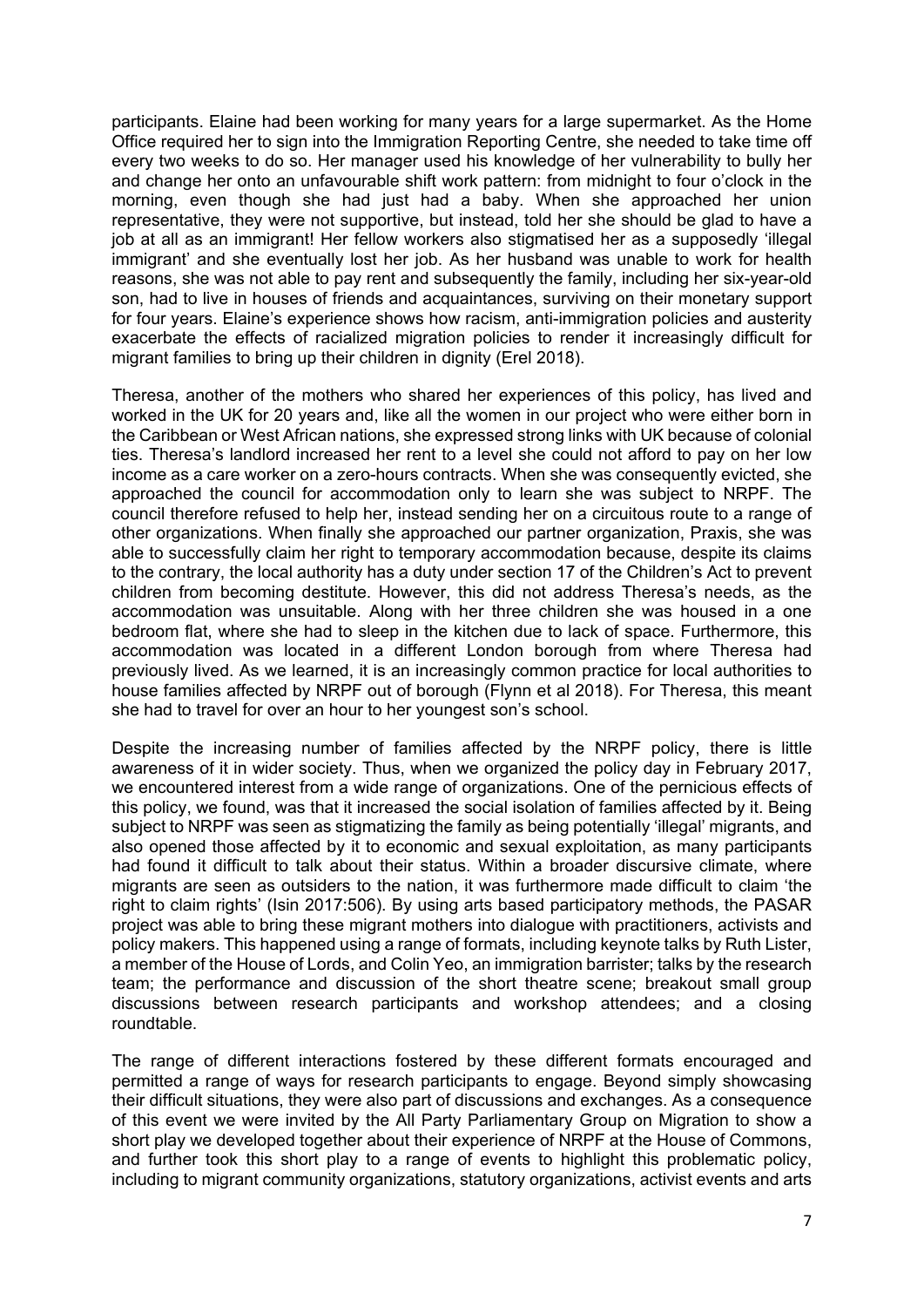venues. We also developed a longer play performed at a theatre [\(https://richmix.org.uk/events/me-i-just-put-british/](https://richmix.org.uk/events/me-i-just-put-british/)) and produced, with Counterpoints Arts<br>and film maker Marcia Chandra, a short film 'Black Women Act!' and film maker Marcia Chandra, a short film 'Black Women Act!' [\(http://fass.open.ac.uk/research/projects/pasar/videos\)](http://fass.open.ac.uk/research/projects/pasar/videos) which we were able to present at a range of community, arts and activist events and conferences.

While each of these occasions presented opportunities for different forms of engagement with different types of audiences and spect-actors, throughout these different engagements the research participants became increasingly articulate on the detrimental effects of the NRPF policy, but also about their own position in society as people with the right to claim rights. By claiming the right to claim rights, participants struggle against the injustice of this policy, which excludes them from taking part in the welfare state to which they themselves have contributed, as individual migrants, but also, they argue, through their colonial history.

#### **Conclusion**

The PASAR project explored the uses of participatory arts-based methods for creating understandings and representations of migrant families that can make visible their experiences and subjugated knowledges. We worked together as researchers, arts practitioners, participants and with our partner organizations to explore and challenge the marginalized positioning of migrant families in current debates on migration, characterised by a hostile climate to migrants.

While we recognize that such challenges have their limits, the processes where both participants and researchers work together to reflect on their experiences and construct new understandings that challenge the racist logic of these policies of constructing them as undeserving outsiders are important for engaging with activists, practitioners and policy makers, as well as communities of other migrant families. By claiming centre stage to initiate and enter such debates about a policy designed to marginalize and silence migrant families, participants directly challenged these racist practices and claimed the right to equal participation.

#### **References**

Ahmed, Sara. *The cultural politics of emotion*. Routledge, 2013.

Bacal, Azril 2018 'The Promise and challenges of transformative Participatory Action-research in the 21st century– the legacy of Paulo freire and orlando fals-Borda' in: Bilfeldt, A. Sogaard Jorgensen, M; Andersen, J.; Perry, K.A. (eds.) Aktionsforskningens potentialer og udfordringer. Aalborg University Denmark.

Bhambra, Gurminder. *Connected Sociologies*. London: Bloomsbury,2014.

Boal, Augusto. *Legislative Theatre. Using Theatre to Make Politics*. London: Routledge, 1998.

Boal, Augusto. *Theatre of the Oppressed,* London, Routledge, 2000.

Clark, Andrew, and Nick Emmel. "Using walking interviews." (2010).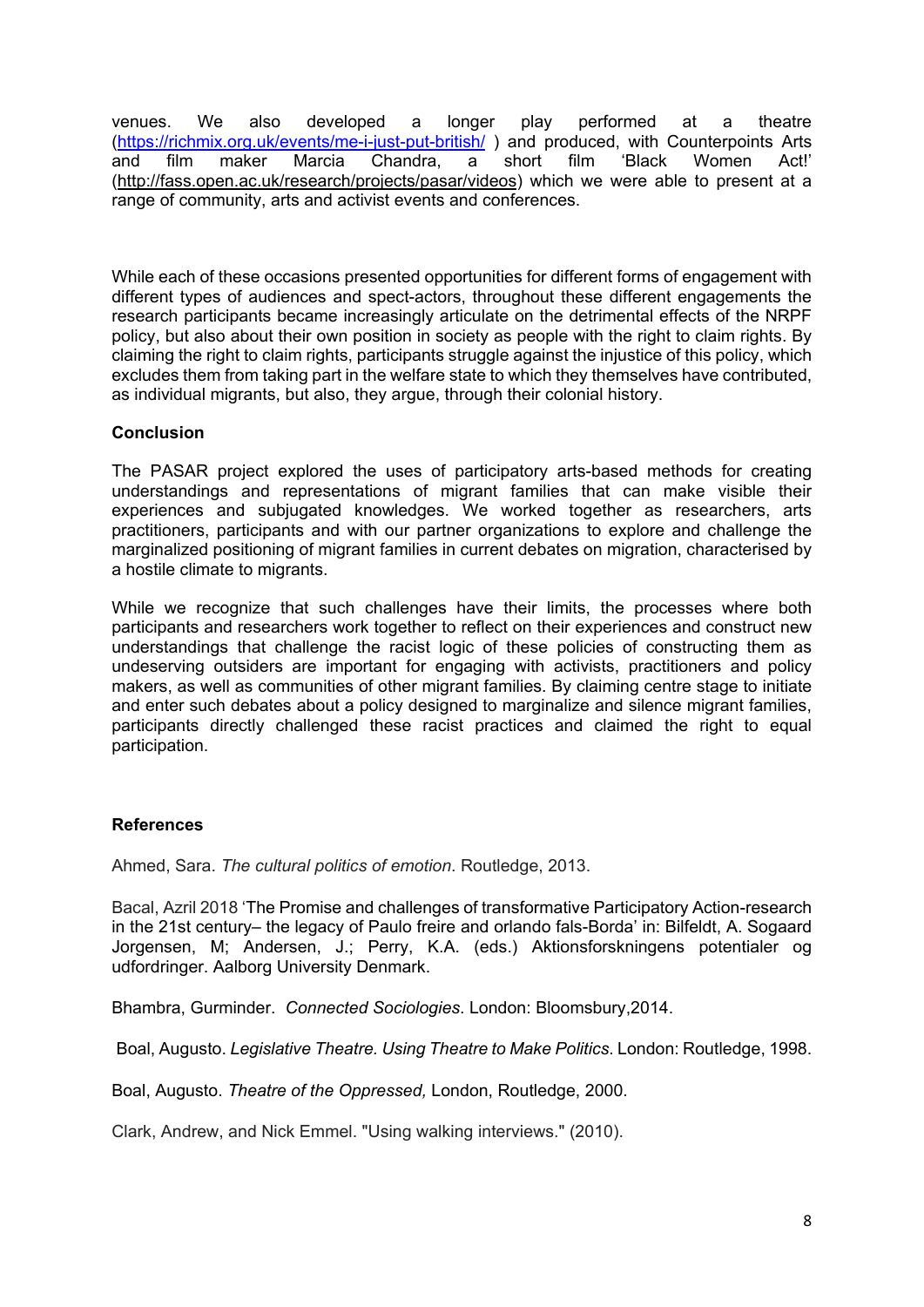Erel, Umut. *Migrant women transforming citizenship: Life-stories from Britain and Germany*. Routledge, 2016.

Erel, Umut. "Saving and reproducing the nation: Struggles around right-wing politics of social reproduction, gender and race in austerity Europe." In *Women's Studies International Forum*, vol. 68, pp. 173-182. Pergamon, 2018.

Erel, Umut, Tracey Reynolds, and Erene Kaptani. "Participatory theatre for transformative social research." Qualitative Research 17. no. 3 (2017): 302-312. doi/full/ social research." *Qualitative Research* 17, no. 3 (2017): 302-312. doi/full/ 10.1177/1468794117696029.

Erel, Umut, Tracey Reynolds, and Erene Kaptani. "Migrant mothers' creative interventions into racialized citizenship." *Ethnic and Racial Studies* 41, no. 1 (2018): 55-72[.](https://doi.org/10.1080/01419870.2017.1317825) <https://doi.org/10.1080/01419870.2017.1317825>

Flynn, Don, Erel, Umut, O'Neill, Maggie, Reynolds, Tracey *The 'No Recourse to Public Funds' policy in UK immigration law – a source of injustice, inequality and destitution*, 2018. http://fass.open.ac.uk/sites/fass.open.ac.uk/files/files/PASAR/NRPF%20Report%20Jan20.pd f

Foucault, Michel. *Power/knowledge: Selected interviews and other writings, 1972-1977*. Vintage, 1980.

Collins, Patricia Hill. *Black feminist thought: Knowledge, consciousness, and the politics of empowerment*. Routledge, 2009.

Ingold, Tim, and Jo Lee Vergunst, eds. *Ways of walking: Ethnography and practice on foot*. Ashgate Publishing, Ltd., 2008.

Isin, Engin. "Performative Citizenship", in *The Oxford Handbook of Citizenship*, edited by Ayelet Shachar, Rainer Baubock, Irene Bloemraad and Maarten Vink. Oxford: Oxford University Press, 2017.

Fals Borda, O. "The origins and challenges of participatory action research.(David Kinsey Dialogue Series, Lecture No. 1). Amherst, MA: University of Massachusetts." *Center for International Education* (1999).

Ganguly, Sanjoy. *Jana Sanskriti: Forum theatre and democracy in India*. Routledge, 2010.

Jeffery, Laura, Mariangela Palladino, Rebecca Rotter, and Agnes Woolley. "Creative engagement with migration." *Crossings: Journal of Migration & Culture* 10, no. 1 (2019): 3-17.

Kaptani, Erene. 2011. "Embodied Methods and Acts of Power." Workshop Presentation at Open University, 23 June 2011.

Kaptani, Erene, and Nira Yuval-Davis. "Participatory theatre as a research methodology: Identity, performance and social action among refugees." *Sociological Research Online* 13, no. 5 (2008): 1-12.

Kaptani, Ereni; Umut Erel, Maggie O'Neill & Tracey Reynolds (2021) Methodological Innovation in Research: Participatory Theater with Migrant Families on Conflicts and Transformations over the Politics of Belonging,Journal of Immigrant & Refugee Studies, 19:1, 68-81, DOI: [10.1080/15562948.2020.1843748](https://doi.org/10.1080/15562948.2020.1843748)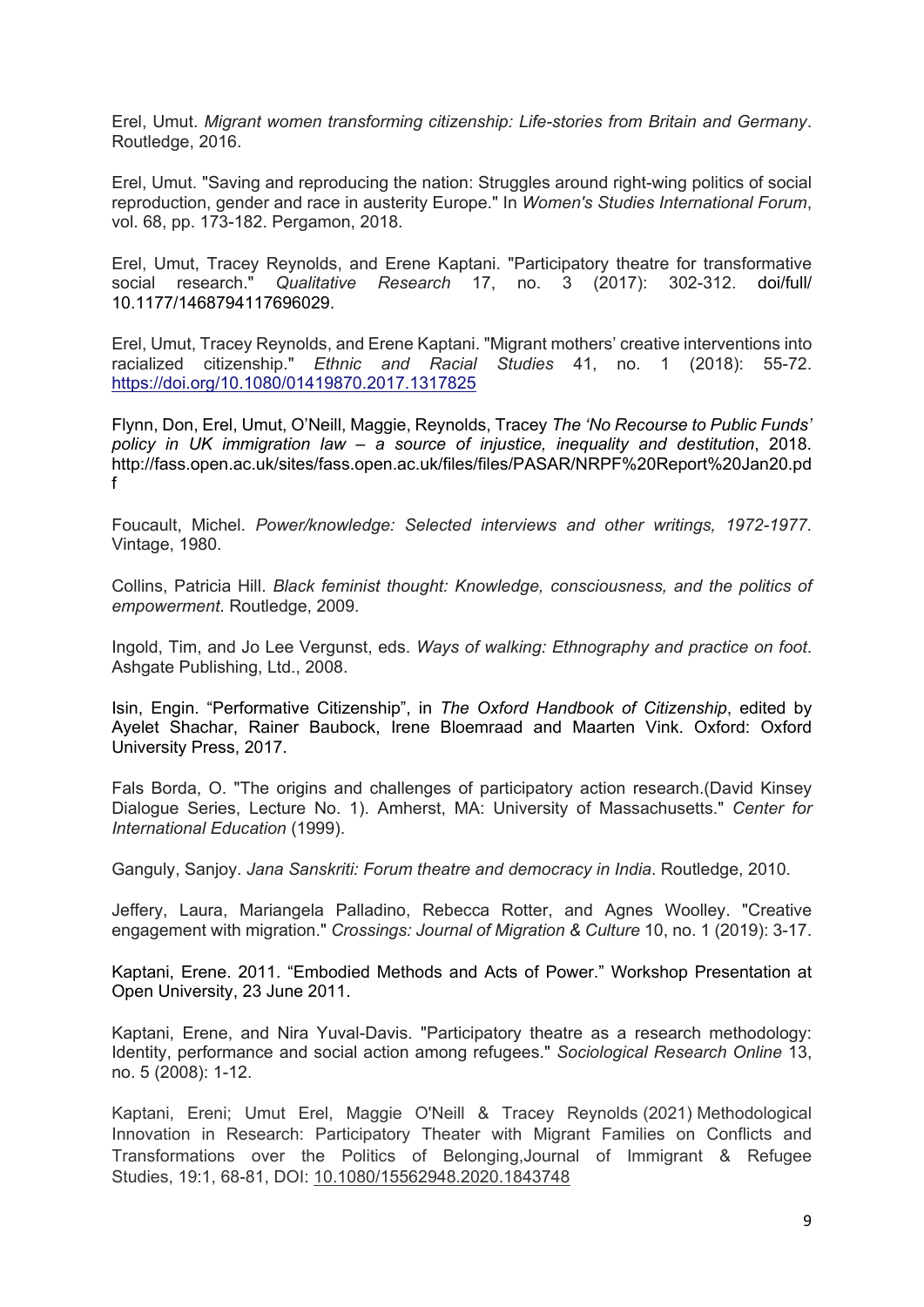Kara, Helen. *Creative research methods in the social sciences: A practical guide*. Policy Press, 2015.

Lentin, Ronit. "Pregnant silence:(en) gendering Ireland's asylum space." *Patterns of Prejudice* 37, no. 3 (2003): 301-322.

Mignolo, Walter. *Local histories/global designs: Coloniality, subaltern knowledges, and border thinking*. Princeton University Press, 2012.

Minkler, M., 2005. Community-based research partnerships: challenges and opportunities. *Journal of urban health*, *82*(2), pp.ii3-ii12.

O'Neill, Maggie. "Transnational refugees: The transformative role of art?." In *Forum Qualitative Sozialforschung/Forum: Qualitative Social Research*, vol. 9, no. 2. 2008. No pagination

O'Neill, Maggie, Umut Erel, Erene Kaptani, and Tracey Reynolds. "Participatory Theatre and Walking as Social Research Methods-A Toolkit." (2018). accessed 4 November 2019

O'Neill, Maggie, and Brian Roberts. *Walking Methods: Research on the Move*. London: Routledge, 2019.

O'Neill, M. (2017) Walking, well-being and community: racialized mothers building cultural citizenship using participatory arts and participatory action research in *Ethnic and Racial Studies.* Published on-line June 2017. DOI: 10.1080/01419870.2017.1313439

O'NEILL, Maggie "Participatory biographies: Walking, sensing, belonging." In *Advances in Biographical Methods*, pp. 93-109. Routledge, 2014.

O'Neill, Maggie, and Phil Hubbard. "Walking, sensing, belonging: ethno-mimesis as performative praxis." *Visual Studies* 25, no. 1 (2010): 46-58.

O'Neill, Maggie and Webster, Mark. "Creativity, Community and Change: Creative approaches to Community Consultation". In *The Social Animator: Role or Profession,* edited by P. Henzler and B. Skrzypczak, B. Warsaw: Centrum Wsperiana.

O'Neill, M., Erel, U., Kaptani, E. and Reynolds, T., 2019. Borders, risk and belonging: Challenges for arts-based research in understanding the lives of women asylum seekers and migrants' at the borders of humanity'. *Crossings: Journal of Migration and Culture*, *10*(1), pp.129-147.

NELMA NRPF is state violence! [https://nelmacampaigns.wordpress.com/nrpf-is-state](https://nelmacampaigns.wordpress.com/nrpf-is-state-violence-2/)[violence-2/](https://nelmacampaigns.wordpress.com/nrpf-is-state-violence-2/) accessed 19 November 2019

Smith, Linda Tuhiwai. *Decolonizing methodologies: Research and indigenous peoples*. Zed Books Ltd., 2013.

Tilley, Lisa. "Resisting piratic method by doing research otherwise." *Sociology* 51, no. 1 (2017): 27-42.

Reynolds, Tracey. "Black to the community: an analysis of 'black' community parenting in Britain." *Community, Work & Family* 6, no. 1 (2003): 29-45.